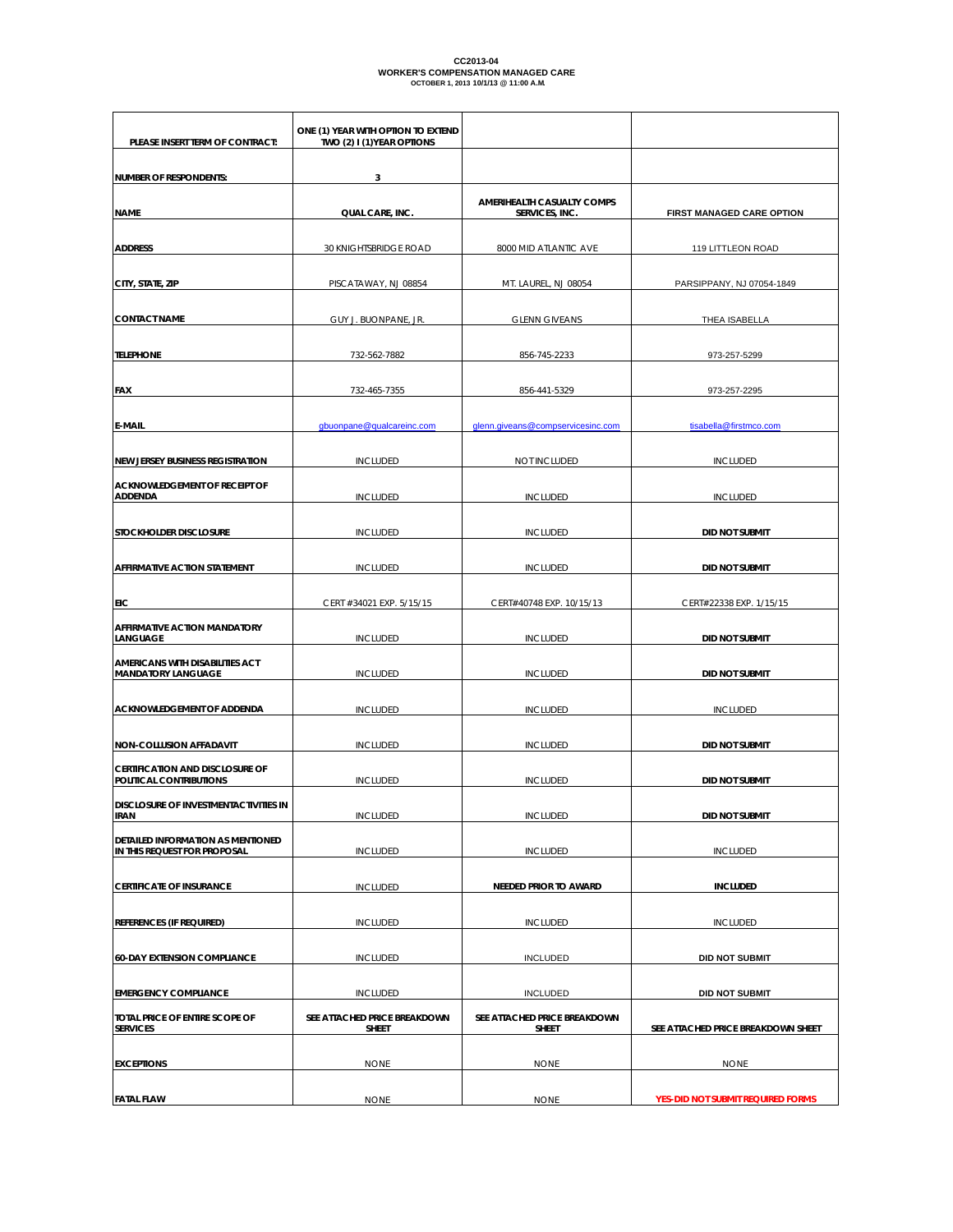## FLAT FEE PROPOSED PRICING:

 $\label{eq:2.1} \frac{1}{\sqrt{2}}\int_{\mathbb{R}^3}\frac{1}{\sqrt{2}}\left(\frac{1}{\sqrt{2}}\right)^2\left(\frac{1}{\sqrt{2}}\right)^2\left(\frac{1}{\sqrt{2}}\right)^2\left(\frac{1}{\sqrt{2}}\right)^2\left(\frac{1}{\sqrt{2}}\right)^2\left(\frac{1}{\sqrt{2}}\right)^2.$ 

| Year 1:            | \$150,000 |
|--------------------|-----------|
| Additional Year 1: | \$153,000 |
| Additional Year 2: | \$156,000 |

range (

All the services outlined in the previous pages would be included in this price, such as discounted network access, medical case management, bill review and repricing services. All reports that would track such data would be included in the price as well. Our attendance at regular meetings, telephonic case management, and all additional services such as client service administrator and audits are also included.

There will be no charge for taking over claims.

There are no additional hourly charges.

 $\overline{a}$ 

CSI agrees to be responsible for malpractice insurance, ensure levels of adequate staffing for the program as well as maintain all supplies and resources necessary for the functionality of our operations.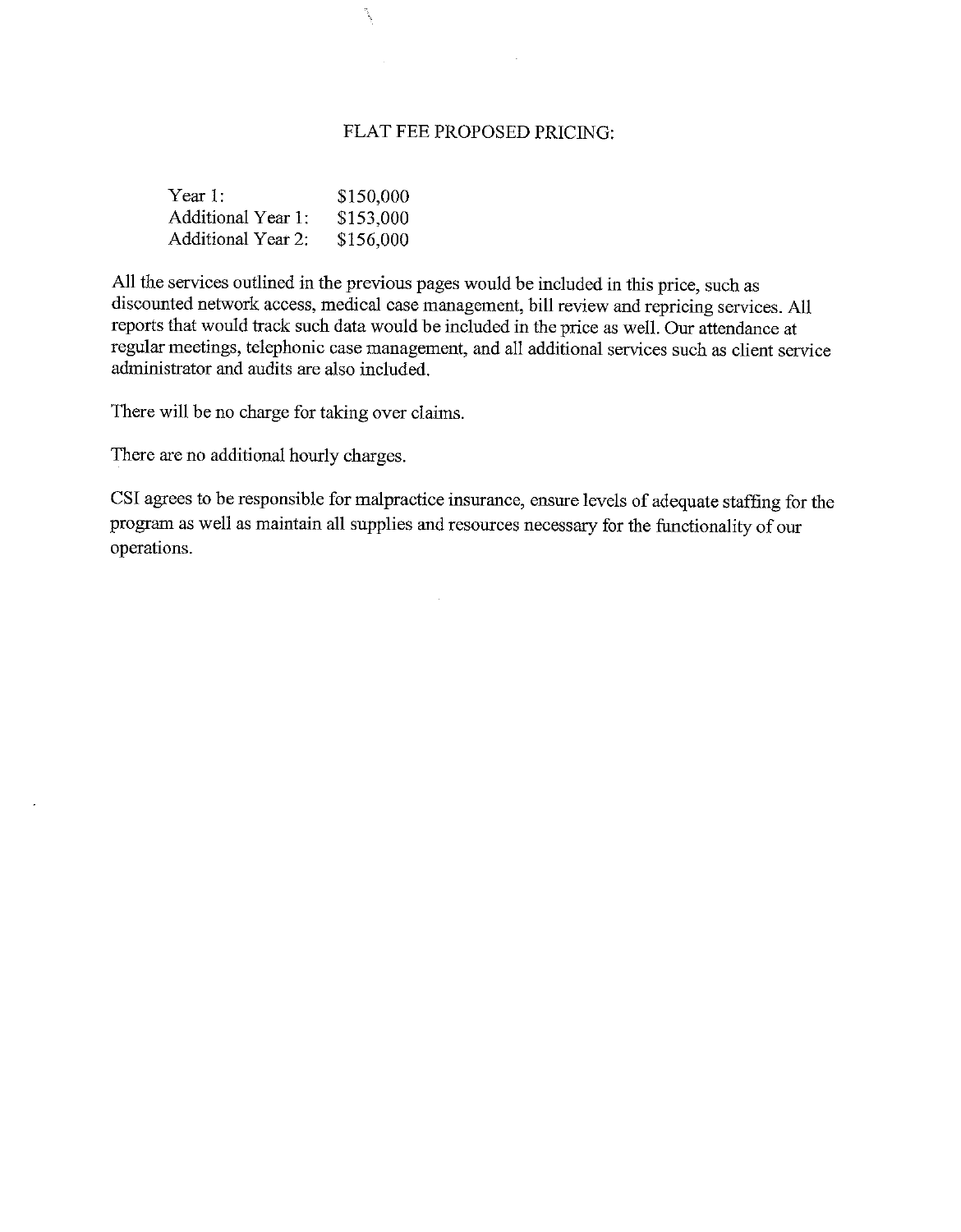### **PROPOSAL**

The undersigned respondent declares that he/she has read the Notice of Request for Proposal, Instructions to Respondents, Affidavits and Scope of Services, Requirements, Evaluation Criteria attached, that he/she has determined the conditions affecting the proposal agrees, if this proposal is accepted, to furnish and deliver the following:

100mm R. /Lucean

| The undersigned is a Corporation, Partnership or individual under the laws of the |
|-----------------------------------------------------------------------------------|
| State of<br>$\rho$ $\beta$ . $\rho$ having its principal office                   |
| at 1700 Market St. Philadelphia, PA. 19102.                                       |
| COMPANY Comp Services, INC.                                                       |
| ADDRESS 1700 Harket St.                                                           |
| ADDRESS Philadelphia, PA, 19102.                                                  |
| FED. ID # $25 - 1686685$                                                          |
| NAME GleNN GIVEANS                                                                |
| TELEPHONE $856 - 745 - 2233$                                                      |
| FAX 866-441-5329                                                                  |
| E-MAIL G/ENN. GIVERNS @ COMP Services INC, COM                                    |
| DATE $9/27/3$                                                                     |

#### CC2013-03 THIRD PARTY ADMINISTRATOR (TPA)

39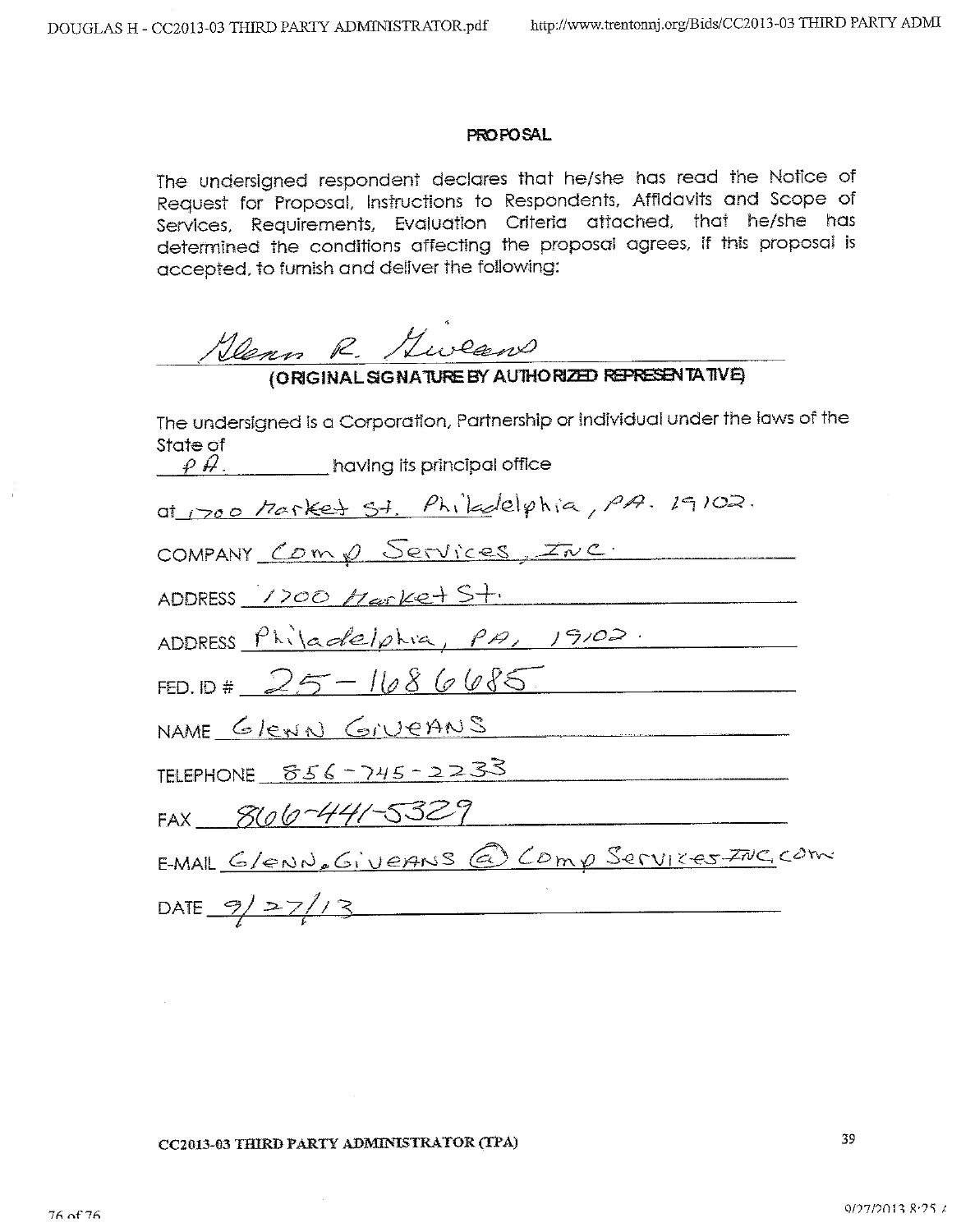# **QualCare Fee Proposal for City of Trenton**

|                                      | <b>Utilizing Qual-</b><br><b>Lynx</b> | <b>Utilizing Other</b><br><b>TPA</b> |
|--------------------------------------|---------------------------------------|--------------------------------------|
| <b>New Claims</b>                    |                                       |                                      |
| <b>Claims Administration</b>         | Ś<br>145,000                          | TBD                                  |
|                                      | 18% of Savings                        | 25% of Savings                       |
| <b>Provider Network Access</b>       | from UCR                              | from UCR                             |
| <b>Medical Bill Review</b>           | No Charge                             | No Charge                            |
|                                      | \$75 Per Hour                         | \$85 Per Hour Plus                   |
| <b>Field Case Management</b>         | Plus Expenses                         | Expenses                             |
| Loss Control                         | (1)                                   | TBD.                                 |
| Remote Access to Claims System       | No Charge                             | TBD                                  |
| <b>Standard and Ad Hoc Reporting</b> | No Charge                             | TBD.                                 |
| <b>Take Over Claims</b>              |                                       |                                      |
| Historical Data Conversion Fee       | \$2,500                               | <b>TBD</b>                           |
| <b>Claims Administration</b>         | \$60,000                              | TBD                                  |

### Notes:

Claims Administration Fees include all services outlined in the Qual-Lynx response to the RFP under "Capabilities and Services" with the exception of G.O.T.C.H.A. visits (if utilized) and required attendance at mediations. These charges will be billed at \$75 per hour plus travel expenses.

Loss Control services would be facilitated by Qual-Lynx through a preferred vendor Safety Management Resources. Fees would depend on size and scope of services needed.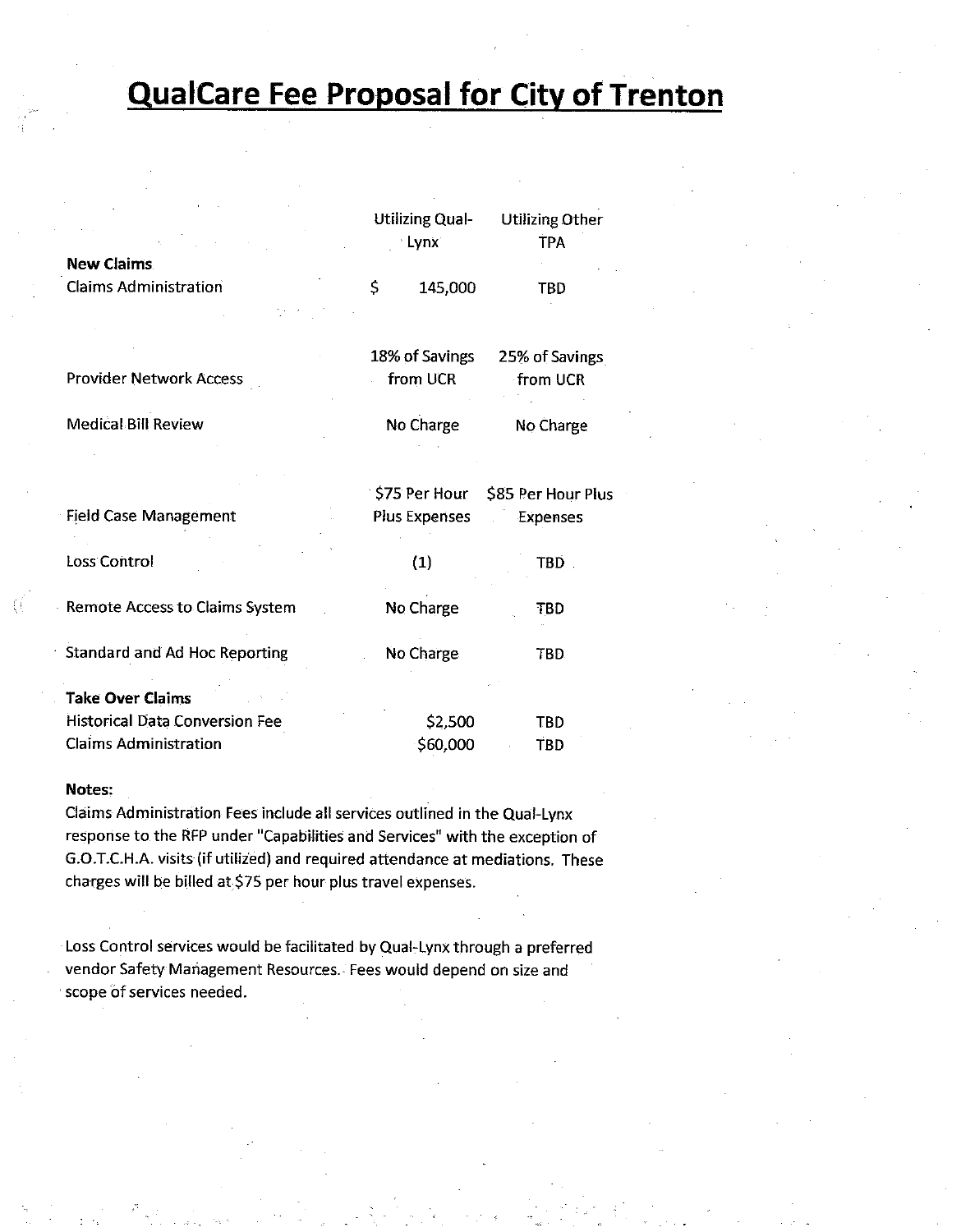

 $\bar{z}$ 

119 Littleton Road Parsippany, New Jersey 07054-1849<br>Tel: (973) 257-5200 Fax: (973) 257-2288

# **FEE PROPOSAL**

| <b>Services</b>                                          | Fees                                                             |
|----------------------------------------------------------|------------------------------------------------------------------|
| <b>Telephonic Case Management Services</b>               | \$400 per claim/year                                             |
| Med Only or Lost Time Claims (no charge for<br>$\circ$   | • Unlimited number of claims per year:                           |
| Report Only)                                             | • Includes Takeover and Re-open Claims                           |
| In accordance with URAC guidelines<br>$\circ$            |                                                                  |
| See below for detail description<br>$\circ$              | Year 2: \$410 per claim/year                                     |
|                                                          | Year 3: \$420 per claim/year                                     |
| First Report of Injury (State EDI Reporting)             | \$20 per report                                                  |
| <b>Subsequent Report of Injury (SROI)</b>                | \$15 per report                                                  |
| <b>Network Access</b>                                    | \$9.00 per bill - Reprice to U&C (80 <sup>th</sup> percentile of |
| Full and complete access to First MCO Network<br>$\circ$ | FairHealth)                                                      |
| Bill Review and Re-pricing<br>$\circ$                    |                                                                  |
|                                                          | 15% of Savings - Below U&C (In & Out-of-Network)                 |

| <b>Ancillary Services</b>                                                                                                                                                                                      | <b>Rees</b>                                                                                                                                                                                          |
|----------------------------------------------------------------------------------------------------------------------------------------------------------------------------------------------------------------|------------------------------------------------------------------------------------------------------------------------------------------------------------------------------------------------------|
| <b>Field Case Management:</b><br>Catastrophic Claims with Cost Projection<br>$\circ$<br>IME Coordination and attend appointment<br>$\circ$<br>Case Management in accordance with URAC<br>$\circ$<br>guidelines | \$95 per hour plus expenses (tolls, etc.), with prior<br>approval from by the City or the City's Claims<br>Administrator<br>(Per Mile/Per Diem: Federal Rate)<br>(Tolls/Parking: Pass thru Expenses) |
| <b>Cost Projection</b>                                                                                                                                                                                         | \$150 per projection report                                                                                                                                                                          |
| <b>Medical Director Consult</b>                                                                                                                                                                                | \$50 per 15 minute segments                                                                                                                                                                          |
| <b>Pharmacy</b>                                                                                                                                                                                                | \$2.50 Administration Fee + Prescription Drug<br>$$1.50$ per card<br>Generic: 25% off AWP; Brand: 8% off AWP                                                                                         |
| <b>Out-of-Network Negotiations</b><br>First MCO will negotiate with out-of-network providers<br>to attempt to reduce their charges                                                                             | 15% of Savings - Out of Network Reduction                                                                                                                                                            |
| <b>Independent Medical Examination</b>                                                                                                                                                                         | Doctor Fee + \$150 Administrative Charge<br>\$100 No Show Fee                                                                                                                                        |



 $\epsilon$ 



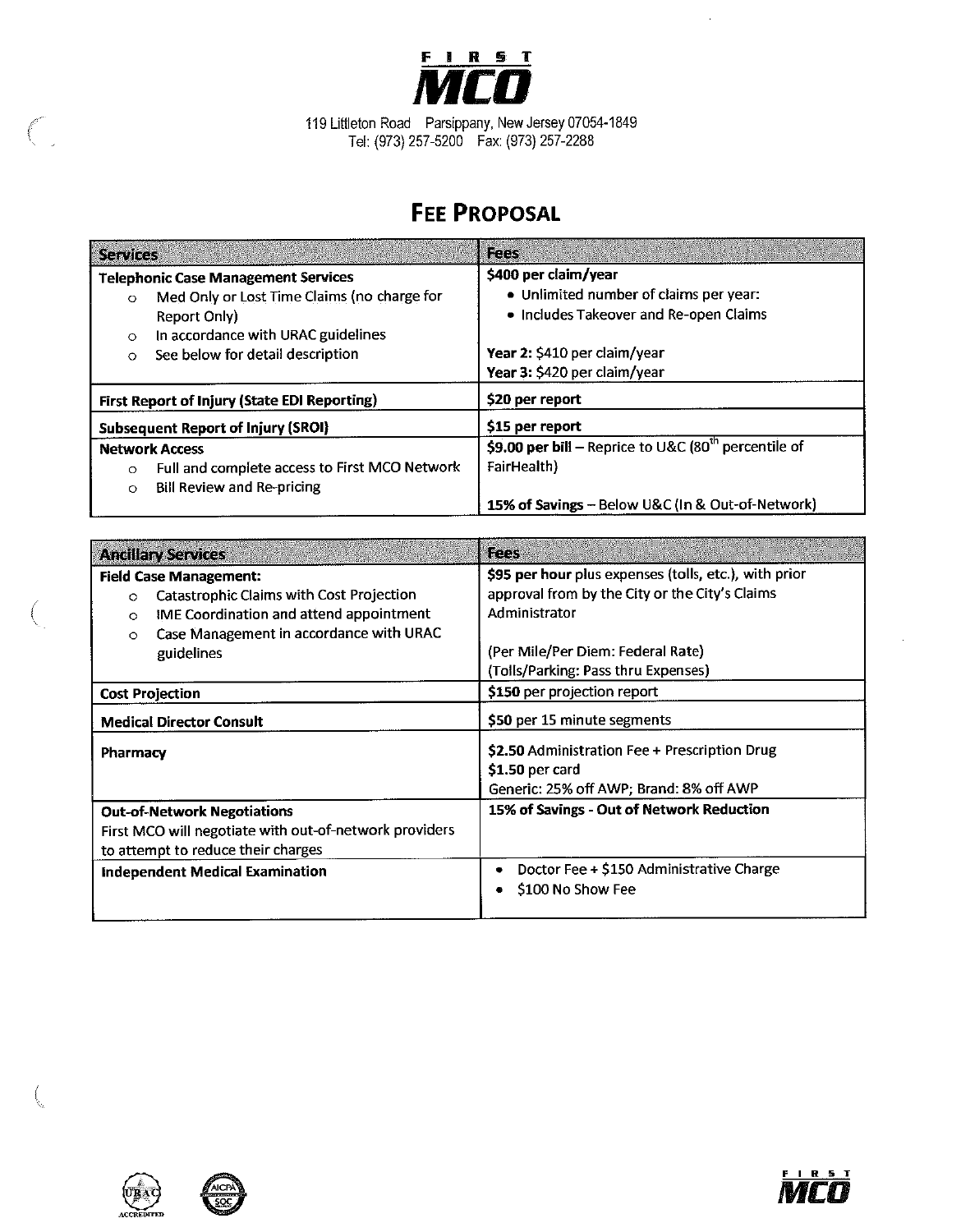

119 Littleton Road Parsippany, New Jersey 07054-1849 Tel: (973) 257-5200 Fax: (973) 257-2288

#### **Telephonic Case Management Services:**

- Immediate activation of First MCO's Case Management  $\bullet$
- Physician Referral within 24 hours  $\bullet$
- Case Management Triage including: Employer, Employee, and Physician  $\bullet$
- $\bullet$ Online access of information by TPA
- $\bullet$ Physician treatment plan
- Preauthorization of all therapies & diagnostics  $\bullet$
- Multiple physician and therapy visits set-up on a priority basis  $\bullet$
- Return to Work program initiated from onset  $\bullet$
- Close monitoring of treatment by case manager until maximum medical benefit is reached  $\bullet$
- Continuous contact with employer, physicians, patient, and all other related parties  $\bullet$
- On-going Utilization Review and Quality Assurance  $\bullet$
- **Case Conferencing**  $\bullet$